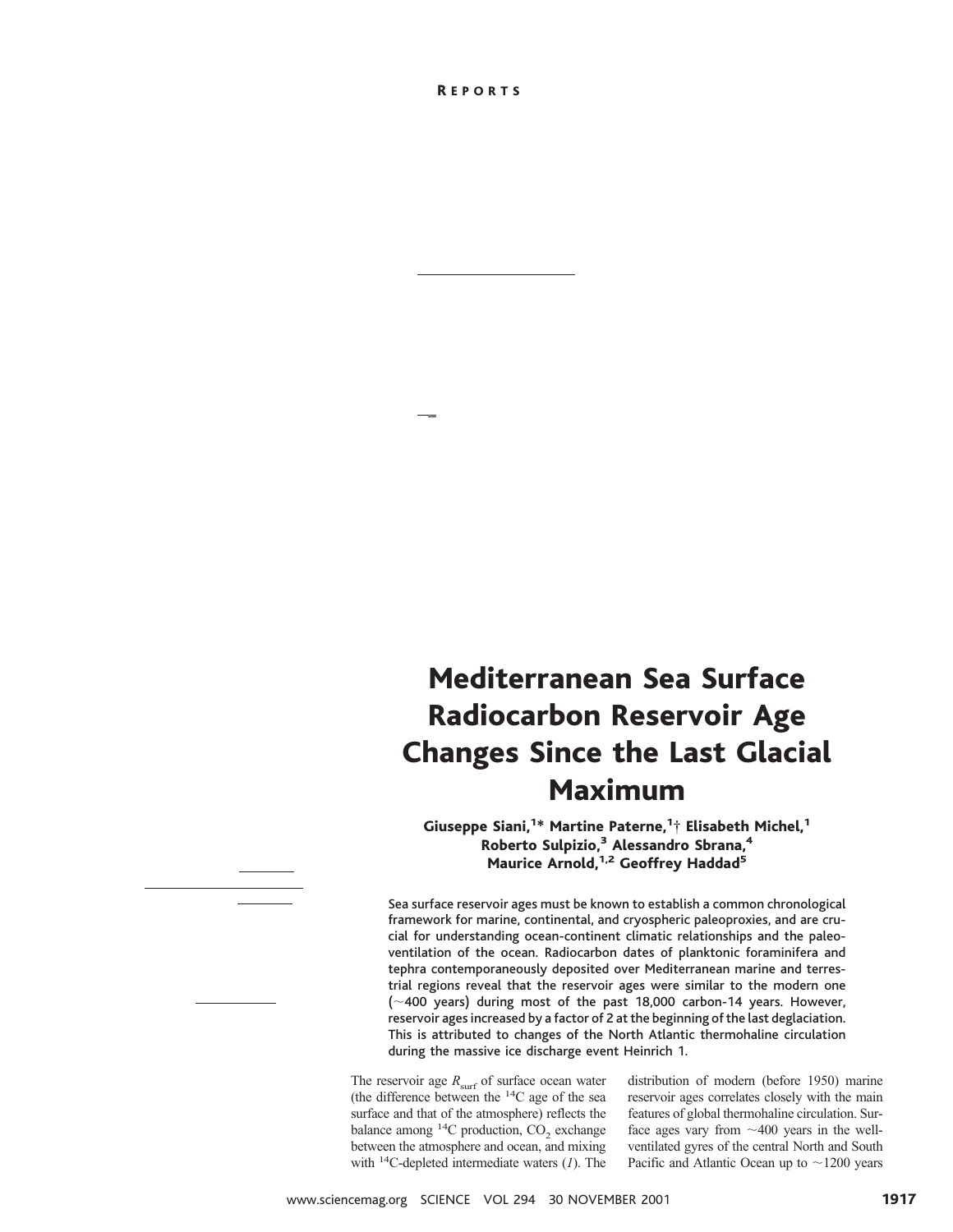in the higher southern latitudes of these oceans (*2*). During the last deglaciation, oceanic circulation varied greatly, as did  $CO<sub>2</sub>$  fluxes and air-sea exchange; consequently, so did reservoir ages (*1*). Past reservoir ages are sparsely documented (*3–5*) but may vary by a factor of 2 in the North Atlantic Ocean (*3*) and by a factor of 5 in the deep Southwest Pacific Ocean (*5*). These changes are not taken into account when evaluating the oceanic paleoventilation by using 14C age differences between paired benthicplanktonic foraminifera in deep-sea cores (*6*) or 14C "projection" ages (*7*). Better reservoir age estimates would allow more precise constraints to be placed on the radiocarbon age calibration record below 12,000 calendar years before the present (cal yr B.P.) (*8*).

We have determined past  $R_{\text{surf}}$  values for the Mediterranean Sea by comparing the accelerator mass spectrometry (AMS) 14C ages of monospecific planktonic foraminifera and the tephra within which they were found, in a high–sedimentation rate deep-sea core (MD 90-917) col-

\*Present address: Laboratoire de Géochimie des Roches Sédimentaires Université de Paris XI–Orsay, France.

†To whom correspondence should be addressed. Email: martine.paterne@lsce.cnrs-gif.fr

lected in the south Adriatic Sea downwind from the South Italian volcanoes (Fig. 1). Identification of the terrestrial volcanic source of the marine tephra is described in (*9*). 14C ages of charcoals beneath volcanic deposits constrain the "atmospheric" ages of the tephra (*10*). Additional dates were measured on the peaks of abundance of planktonic foraminifera (*9, 11*). Aging of marine tephra by bioturbation (*3*) is not taken into account because of the high sedimentation rate in the core ( $\sim$ 35 cm per 1000 years, except at  $\sim$ 8500 years B.P.) (*12*). To relate  $R_{\text{surf}}$  changes to climatic conditions, we used oxygen isotope  $(\delta^{18}O)$  values of planktonic foraminifera, together with sea surface temperatures (SSTs) determined with the modern analog technique (*13*) (Fig. 2).

In the Mediterranean Sea, the modern  $R_{\text{surf}}$  is  $390 \pm 80$  years (*14*), similar to that of the North Atlantic Ocean (*2*). This similarity is due to modern oceanic circulation patterns: Atlantic surface waters from the western middle latitudes enter through the Gibraltar strait into the Mediterranean Sea, from where the surface waters rapidly overturn to the North Atlantic intermediate waters with a residence time of  $\sim$ 100 years (*15*). In the open Adriatic Sea, the present site of Mediterranean deep water formation, modern values of  $R_{\text{surf}}$  are similar to those of the Mediterranean (*14*). The anti-estuarine circulation pattern of the Mediterranean Sea did not change in the past 18,000 years, except during the Mediterranean sapropel event at  $\sim 8500$ years B.P. (*9, 13, 16, 17*). This is demonstrated by unchanged surface salinity gradients between



**Fig. 1.** Locations of core MD 90-917 and of the sites cited in the text: squares from (*3*), diamond from (*7*), circle from (*26*), Cariaco Basin in (*29*), GISP2 in (*30*). Position of the polar front is shown for the LGM and the YD (*18*).

the Atlantic and the Mediterranean Sea during that time (*9, 13*) and by the continued presence of Mediterranean outflow water (MOW) far into the North Atlantic (*16, 17*). Consequently, Mediterranean Sea surface waters have recorded North Atlantic oceanic circulation changes at middle latitudes since the Last Glacial Maximum (LGM).

We determined  $R_{\text{surf}}$  at seven points during the past  $16,000^{14}C_{\text{atm}}$  years (Fig. 2) (10). Five had values similar to the modern one during the Holocene, the Younger Dryas (YD), and the LGM. The Mediterranean  $R_{\text{surf}}$  value during YD would indicate that the young subtropical Atlantic waters enter into the Mediterranean Sea. However, their reduced advection to the northern North Atlantic north of the polar front (PF) (*18*) (Fig. 1) and the reduction of atmosphere-ocean  $CO<sub>2</sub>$ exchange because of the presence of sea ice could account for the increase of  $R_{\text{surf}}$  up to  $\sim$ 700 to 800 years (3). Thus, values of  $R_{\text{surf}}$ during YD on both sides of the PF reflect a strong latitudinal 14C gradient in the North Atlantic, as observed today in the North and South Pacific (*2*).

Two  $R_{\text{surf}}$  values at the beginning of the deglaciation were larger than the modern values by a factor of about 2 (Fig. 2) (*10*). They are estimated as 820  $\pm$  120 years at  $\sim$  17,000 cal yr B.P. and 810  $\pm$  130 years at ~15,700 cal yr B.P. Such changes were not due to enhanced discharge of 14C-depleted water from the Po river, as shown by the lack of evidence for input of freshwater plants like those that appeared during the following warm climatic interval of the Bölling/Alleröd (B/A) (19) and by SST estimates and analyses of the pollen in this core, which show that the period between 17,000 and 15,000 cal yr B.P. [referred to the Oldest Dryas (OD)] (Fig. 2) (*19*) was cold and dry.

The two high values of  $R_{\text{surf}}$  occurred during the massive North Atlantic ice discharge event Heinrich 1 (H1) (*20*). This event did not modify surface water exchange between the Atlantic and the Mediterranean (*13, 21*) or the formation of MOW (16, 17). Therefore, these high  $R_{\text{surf}}$ values cannot be related to a modification of Atlantic-Mediterranean circulation. Furthermore, Adkins *et al*. (*7*) determined from benthic corals a rapid 14C aging of 670 years of western North Atlantic intermediate water at 15,410 cal yr B.P. (Fig. 1). Taking into account dating uncertainties, we suggest that the two observed increases of the Mediterranean surface and North Atlantic intermediate waters are contemporaneous at around 15,400 to 15,700 cal yr B.P., and are thereby linked.

Possible causes of 14C aging of surface waters are atmospheric 14C fluctuations (related either to production changes such as solar modulation of cosmic rays or to variation of the geomagnetic field) and redistribution within carbon reservoirs (*1*). No large production changes are observed during the interval 17,000

<sup>&</sup>lt;sup>1</sup>Laboratoire des Sciences du Climat et de l'Environnement (LSCE), <sup>2</sup>Unité Mixte de Service, CNRS, Avenue de la Terrasse, F-91118 Gif-sur-Yvette, France. <sup>3</sup> Centro di Studio per la Geologia Strutturale e Dinamica dell' Appennino, <sup>4</sup> Dipartimento di Scienze della Terra, Consiglio Nazionale delle Ricerche (CNR), Via S. Maria 53, 56126 Pisa, Italy. <sup>5</sup>TotalFina Elf, Centre Scientifique Jean Feger, F-64018 Pau, France.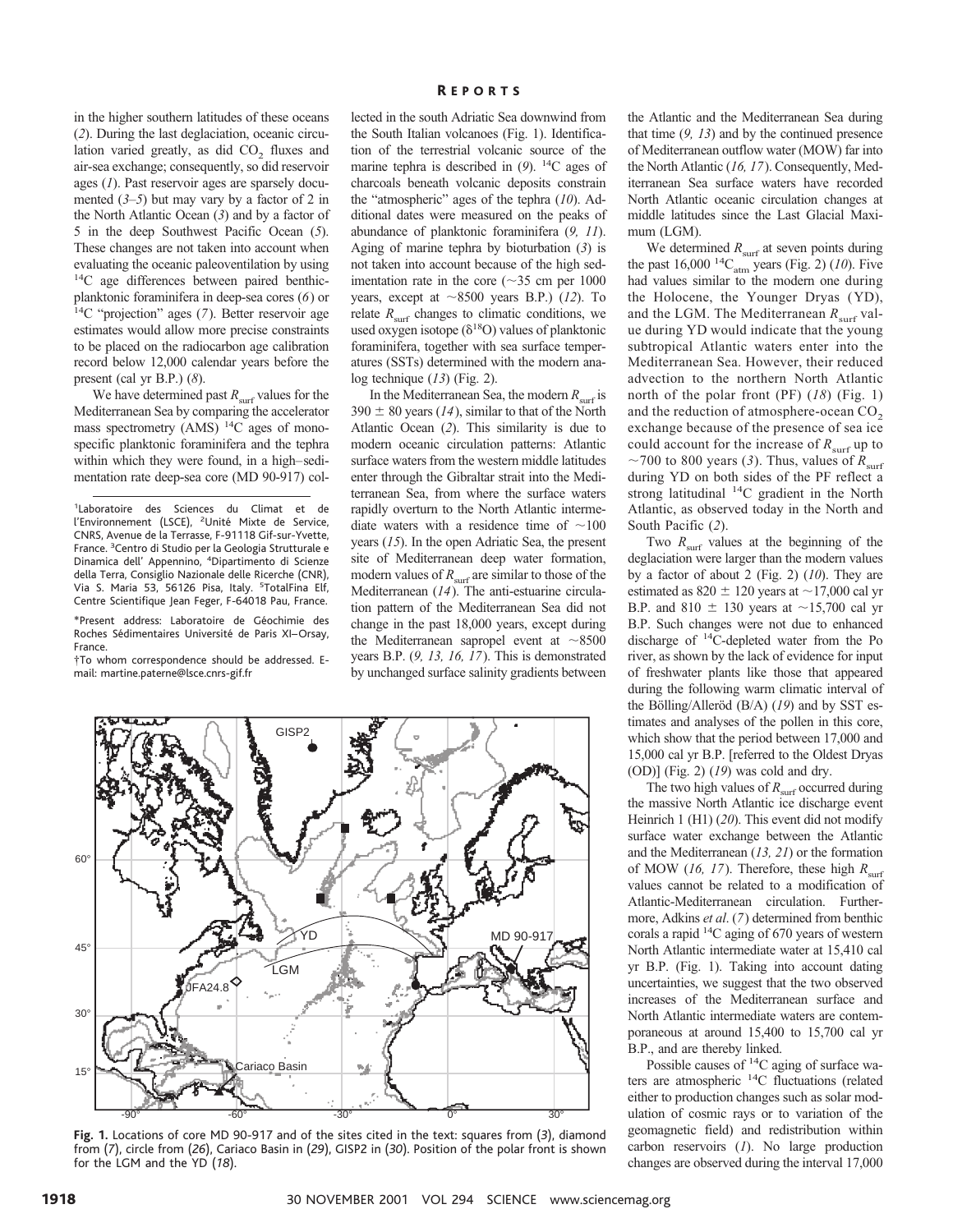to 15,000 cal yr B.P. (*1, 8*). Moreover, modern ocean-atmosphere carbon exchange patterns show that transient reequilibration lasts only a few decades (*2*), so rapid production changes are not expected to account for such a large *R*<sub>surf</sub> increase. Greater sea-ice coverage during cold climatic periods would have decreased atmosphere-ocean  $CO<sub>2</sub>$  exchange, permitting a local  $R_{\text{surf}}$  increase of  $\sim$ 200 to 300 years (22), but south of the PF (Fig. 1) (*18*) it cannot explain the increase of  $R_{\text{surf}}$ .

Older surface water reservoir ages may also result from changes in atmospheric  $CO<sub>2</sub>$ partial pressure or in wind strength, or from variations of  $CO<sub>2</sub>$  exchange between surface water and underlying intermediate water. But none of these fluctuations would have changed reservoir ages by more than 100 years (2, 3, 23); only a lowering of the  $^{14}C/^{12}C$  in the intermediate water would substantially increase the  $R_{\text{surf}}$  of the North Atlantic. As derived from the equilibrium equation for a surface water mass (23),  $R_{\text{surf}}$  could then increase up to  $\sim$ 800 years with an age of  $\sim$ 1410 years for intermediate water.

Assuming that both Atlantic intermediate water (*7*) and Mediterranean surface water aged contemporaneously at  $\sim$ 15,700 to 15,400 cal yr B.P., we estimated the intermediate water reservoir age  $(R<sub>interm</sub>)$  or the apparent ventilation age by subtracting the atmospheric 14C age of the Lagno Amendolare tephra [13,070 years (*10*)] from the marine 14C age of the benthic coral [14,520 years; JFA24.8 in (7)].  $R_{\text{interm}}$  is 1450  $\pm$ 100 years, in contrast to the modern value of  $\sim$  650 years (24). The amplitude of this increase  $(800 \pm 100 \text{ years})$  is similar to the increase of  $670 \pm 60$  years measured for North Atlantic intermediate water (*7*), supporting our contention that the  $R_{\text{surf}}$  change of  $\sim$ 800 years at  $\sim$ 15,400 to 15,700 cal yr B.P. may be explained by the  $R_{\text{interm}}$  increase.

During H1, the presence of fresh water at high latitudes led to a reduction or a cessation of the Glacial North Atlantic Intermediate Water (GNAIW) formation (*17, 25*). In the North Atlantic at  $\sim$ 2000 m, this event is marked by a rapid and large decrease of benthic  $\delta^{13}C$  values (*17, 25*) and high Cd/Ca in benthic corals (*7*), attributed to an input of nutrient-rich and 14Cdepleted Antarctic water (*7, 17, 25*). Depleted  $\delta$ <sup>13</sup>C values also have been observed at  $\sim$ 1000 m both off the Portugal margin (*26*) and in the Caribbean (Fig. 1). The presence of old Antarctic water in upper intermediate waters at low to middle latitudes would cause an increase in  $R_{\text{surf}}$ . The  $\sim$ 1450-year-old  $R_{\text{interm}}$  would then result either from an older age of the Southern component near the source, which has a modern age of  $\sim$ 800 to 1000 years (27), and/or from aging during northward transport from the Southern Ocean to the Northern Atlantic (*7*). This cannot yet be resolved, but aging of the Southern component source is not unrealistic, because the glacial oceanic circulation pattern

differed greatly from the modern one (*28*). Moreover, Sikes *et al*. (*5*) measured large 14C changes in the southwest Pacific in the glacial period.

Beyond  $\sim$ 13,000 cal yr B.P., the radiocarbon age calibration (*8*) is mainly based on the U-Th and 14C dates of Atlantic and Pacific low-latitude surface corals and on the Cariaco marine varved sediments (*29*), and does not take into account past  $R_{\text{surf}}$  changes. However, an increase of  $R_{\text{surf}}$  would lead to an underestimation of the absolute 14C age difference between 17,000 and 15,000 cal yr B.P. Because the Cariaco record is limited to the past  $\sim$  15,000 cal yr B.P. (*29*), we checked this possibility by comparing the Greenland Ice Sheet Project

GISP2 (*30*) and Adriatic Sea climatic records (Fig. 3). Except for a cold signal at  $\sim$  6300 cal yr B.P., the first-order and most of the secondorder changes, particularly the short cold signal at 8200 cal yr B.P. (*30, 31*), occurred contemporaneously. The good match of the YD age boundaries further argues for the absence of *R*surf aging of Atlantic surface water at midlatitudes. A chronology derived from the measured  $R_{\text{surf}}$  (10) also permits us to date the OD-to-B/A transition at  $14,560 \pm 190$  cal yr B.P., in close agreement with the age determined from GISP2 (*30*). Similarly, although dating uncertainties of the GISP2  $[\pm 520$  years in  $(30)$ ] and Mediterranean  $[\pm 300 \text{ years } (10)]$ records are large relative to the observed age



Fig. 2. (A) Variations in  $\delta^{18}O$  (per mil versus Pee Dee belemnite standard) of *Globigerina bulloides* versus depth. Thick black lines mark the tephra layers (*10*). (**B** and **C**) *R*surf [(B), right axis] in the South Adriatic Sea (black squares) and from paired marine shells and charcoals in caves (squares) (*4, 9*) and SST [(C), left axis] versus conventional uncorrected 14C ages. The calendar ages are given in Web table 1 (*10*). S1a and S1b refer to the two-step sapropel deposition (*9*). Climatic transitions are defined by pollen changes (*19*) (YD, Younger Dryas; B/A, Bölling/Alleröd; OD, Oldest Dryas; LGM, Last Glacial Maximum).